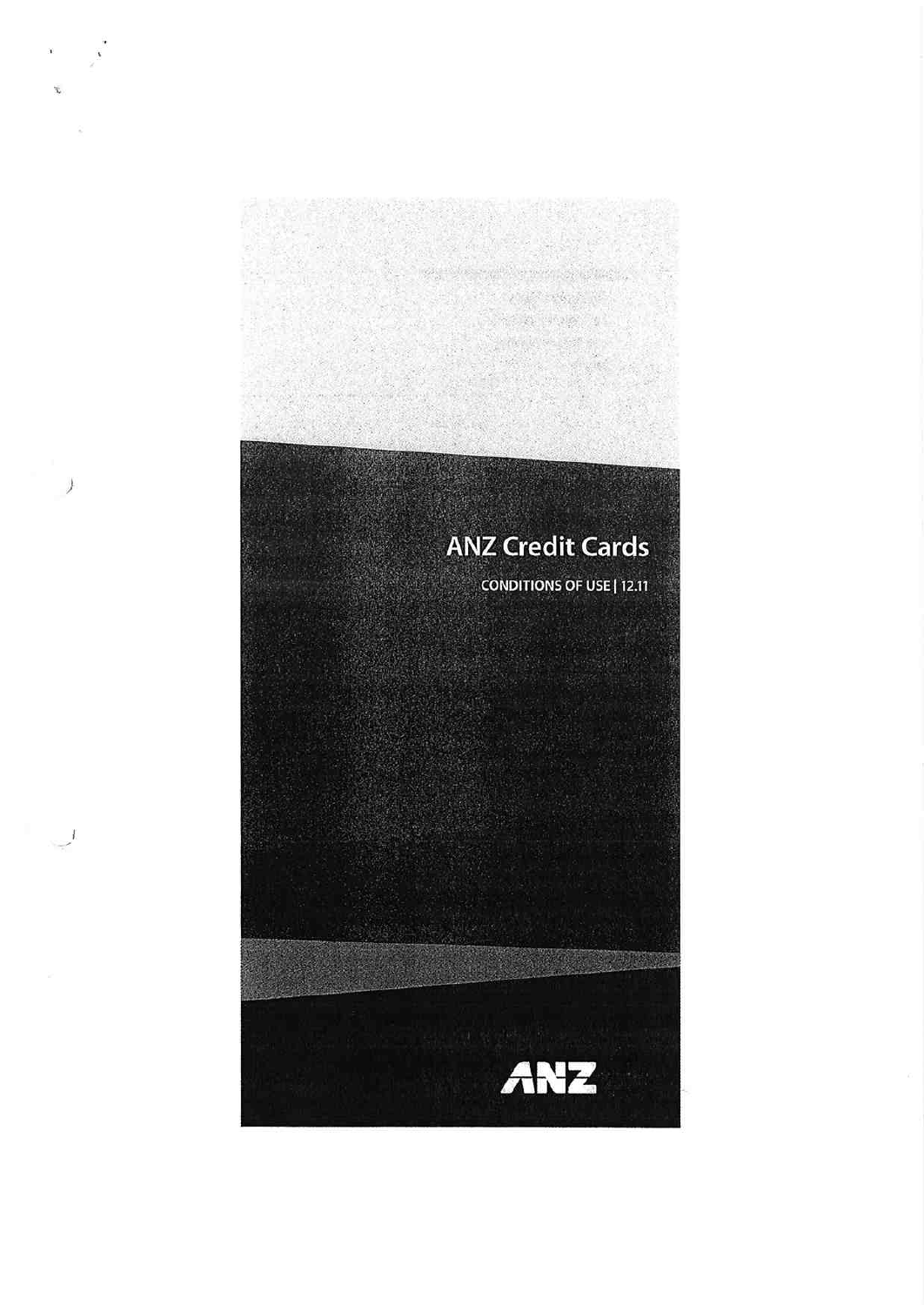Containing terms and conditions for:

 $\frac{1}{2}$ 

 $\mathcal{C}$ 

 $\overline{C}$ 

- ANZ Credit Cards
- · ANZ Internet Banking
- ANZ Phone Banking
- $\cdot$  BPAY®

 $\overline{\mathcal{M}}$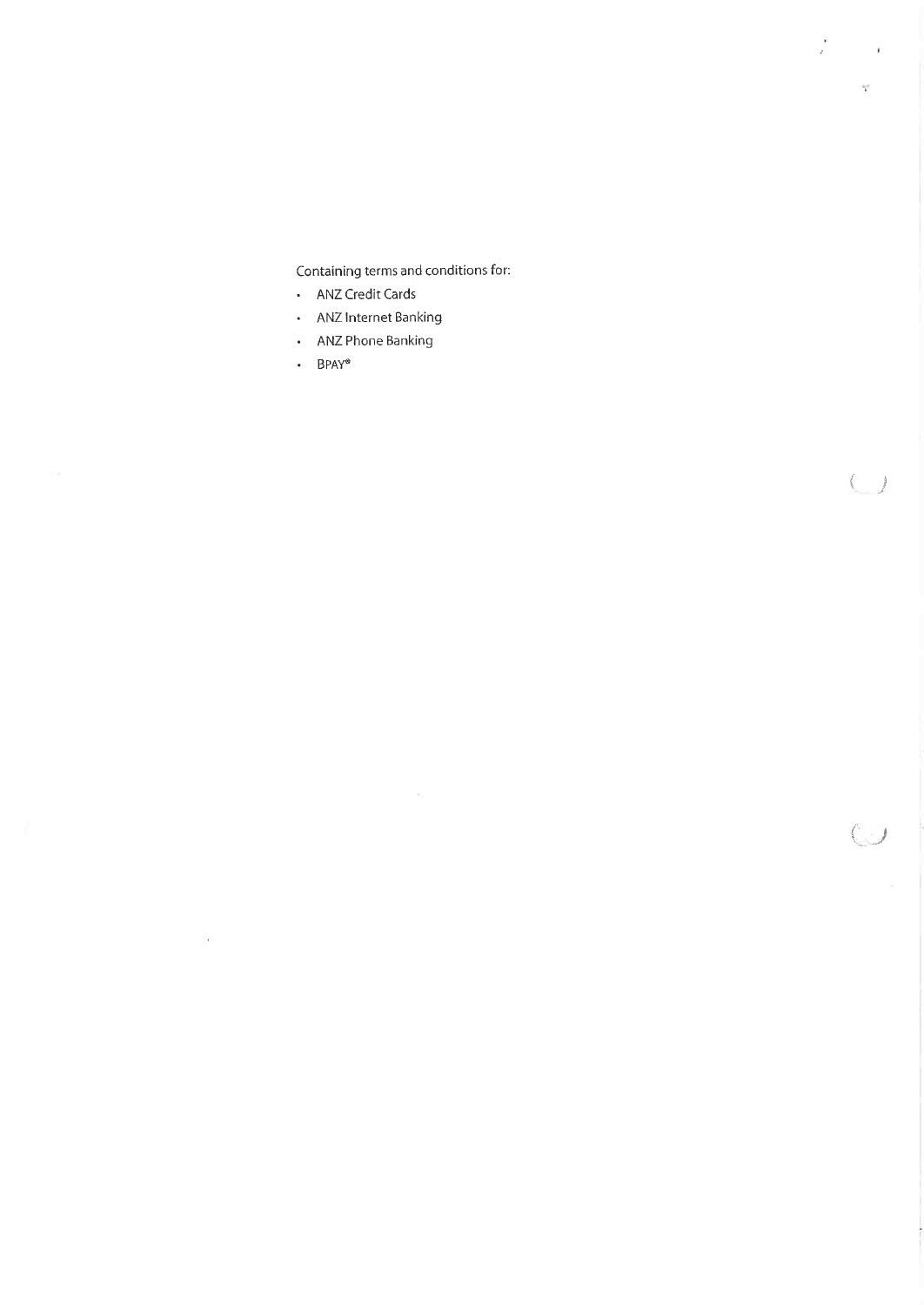# $\mathbf{v}$ I tx

## ANZ Consumer Finance - Contacts

Postal address Locked Bag No. 10 Collins Street West Post Office Melbourne, Victoria 8007

For payments PO Box 607 Melbourne, Victoria 3001

Cardholder enquiries ANZ Cards 132273

Hearing and Speech impaired customers can utilise the TTY (telephone typewriter) service by calling r300 366 255

Lost or stolen cards, suspected unauthorised transactions or divulged PlNs 24 hours a day, Melbourne (03) 9683 7047 Freecall'"\* 1800 033 844

\* Free call from fixed lines only. FreecallrM is a regìstered trademarkof Telstra Corporation Limited ABN 33 051 775 556

#### Lost or stolen cards

Cards lost in Australia or overseas can be promptly reported via the numbers listed above.

#### Lost, stolen or divulged PlNs

lf you suspect that someone else knows your PlN, contact ANZ immediately. You can request a new PIN to be mailed to you by calling 132227.

Emergency telephone numbers are also displayed on, or within the immediate vicinity of, all ANZ ATMs in Australia.

Lost, stolen or divulged passwords For passwords used on-line, call 13 33 50 For all other passwords, call 1800 033 844 (24 hours a day).

#### lmportant Notice

\_j

 $\overline{\phantom{0}}$ 

 $\mathbf{\bar{t}}$ 

This document does not contain all the precontractual information required to be given to you.

These Conditions of Use do not apply to the ANZ Everyday Visa Debit. For more information about ANZ Everyday Visa Debit refer to the ANZ Everyday Visa Debit Product Disclosure Statement.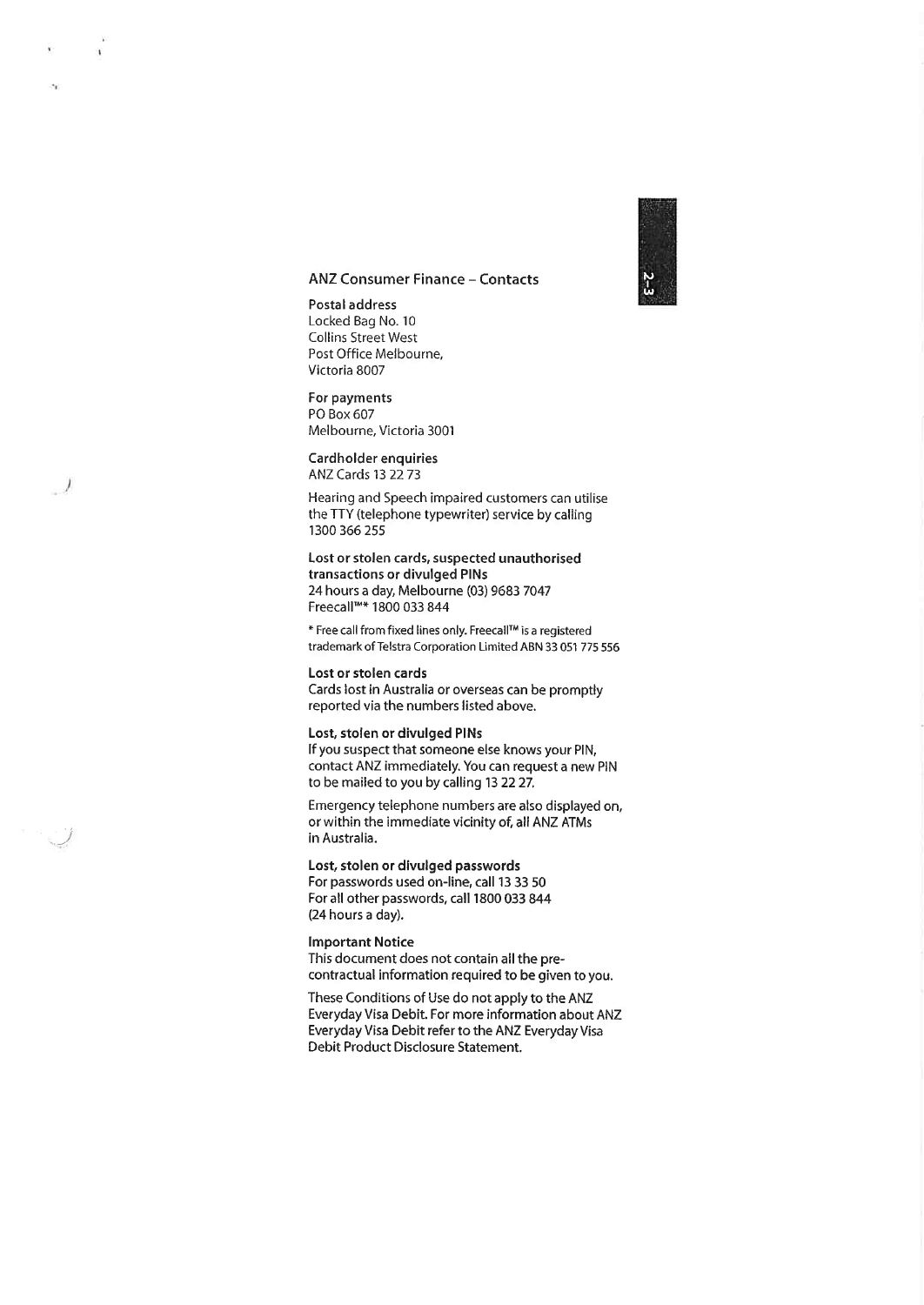# Table of Contents

| <b>ANZ Consumer Finance - Contacts</b> |                                                                     | 3  |  |
|----------------------------------------|---------------------------------------------------------------------|----|--|
| Introduction                           |                                                                     | 9  |  |
|                                        | Important things to know about using your<br><b>ANZ</b> credit card | 9  |  |
| <b>Meanings of words</b>               |                                                                     | 16 |  |
|                                        | The ANZ Credit Card Contract                                        | 19 |  |
| (1)                                    | Agreeing to the terms of the credit card<br>contract                | 19 |  |
| (1.1)                                  | Identification                                                      | 19 |  |
| (1.2)                                  | <b>Tax File Number</b>                                              | 19 |  |
|                                        | <b>The Credit Limit</b>                                             | 19 |  |
| (2)                                    | The Credit Limit                                                    | 19 |  |
|                                        | Using the credit card account                                       | 21 |  |
| (3)                                    | How you can use the credit card account                             | 21 |  |
| (4)                                    | Allowing use by others                                              | 21 |  |
| (5)                                    | Credit card acceptance                                              | 22 |  |
| (6)                                    | Credit card validity and expiry                                     | 22 |  |
| (7)                                    | Using your credit card outside Australia                            | 23 |  |
|                                        | Transactions on your credit card account                            | 24 |  |
| (8)                                    | Transactions on the credit card account                             | 24 |  |
| (8.1)                                  | Anti-Money Laundering and Sanctions                                 | 25 |  |
| (9)                                    | Cash advances                                                       | 26 |  |
| (10)                                   | Authorisations                                                      | 26 |  |
| (11)                                   | Recurring transactions and other<br>standing authorities            | 27 |  |
| (11.1)                                 | Reversing a transaction                                             | 27 |  |
| (11.2)                                 | Time limits for reversing a transaction                             | 27 |  |
| (11.3)                                 | MasterCard SecureCode and Verified by<br><b>Visa transactions</b>   | 28 |  |
|                                        | <b>Statements of account</b>                                        | 28 |  |
| (12)                                   | When will the account holder receive a<br>statement of account?     | 28 |  |
| (13)                                   | What will appear on the statement<br>of account?                    | 29 |  |
|                                        | Making payments to your credit card account                         | 29 |  |

ż

 $\alpha$ 

 $\overline{O}$ 

 $\overline{\mathcal{C}}$ 

Ž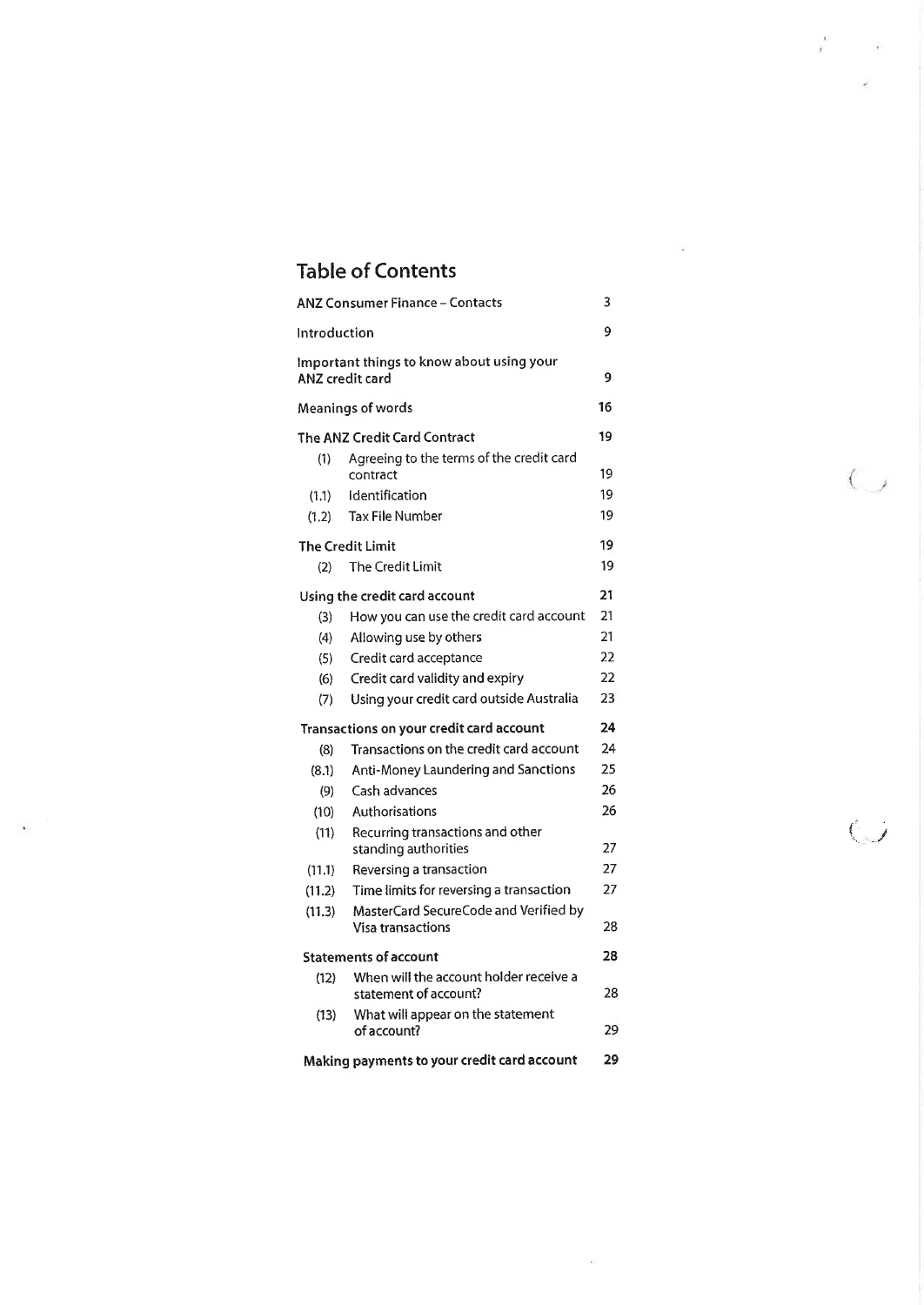| (14)     | Repayment obligations                                                              | 29 |
|----------|------------------------------------------------------------------------------------|----|
| (14.1)   | Amounts payable immediately                                                        | 29 |
| (14.2)   | Amounts payable by the 'DUE DATE'                                                  | 30 |
| (15)     | How to make payments to the credit<br>card account                                 | 31 |
|          | Processing of transactions by ANZ                                                  | 31 |
| (16)     | When transactions will be applied to the<br>credit card account                    | 31 |
| (17)     | When payments are considered to be<br>made                                         | 31 |
|          | <b>Application of payments</b>                                                     | 33 |
| (18)     | How payments are applied                                                           | 33 |
| Interest |                                                                                    | 33 |
| (19)     | The interest rate for purchases, cash                                              |    |
|          | advances and other payments (debit interest) 33                                    |    |
| (20)     | How debit interest is calculated for<br>MasterCard (except for ANZ Low interest    |    |
|          | MasterCard) and Visa (except for ANZ<br>First (Low Interest option)) card accounts |    |
|          | and for credit card accounts for which                                             |    |
|          | ANZ issues both an American Express<br>credit card and a Visa credit card          | 34 |
| (20.1)   | For all cards                                                                      | 34 |
| (20.2)   | Interest free period for purchases                                                 |    |
|          | appearing on the statement of account                                              | 34 |
| (20.3)   | Interest charges on cash advances                                                  | 35 |
| (20.4)   | Interest charges on Promotional Plans                                              | 36 |
| (21)     | How debit interest is calculated for ANZ                                           |    |
|          | First (Low Interest option) and ANZ Low<br>Interest MasterCard card accounts       | 36 |
|          |                                                                                    |    |
|          | Fees and charges                                                                   | 37 |
| (22)     | Bank fees and charges                                                              | 37 |
| (23)     | Government fees and charges                                                        | 38 |
|          | <b>Commissions and related payments</b>                                            | 38 |
| (24)     | Amounts that may be included in the<br>purchase price                              | 38 |
| (25)     | Other commissions                                                                  | 38 |
|          | <b>Credit card security</b>                                                        | 39 |
| (26)     | Keeping your credit card and PIN secure                                            | 39 |
| (27)     | What happens if your credit card is lost<br>or stolen                              | 39 |

 $\label{eq:2.1} \frac{\partial \mathcal{L}(\mathbf{x})}{\partial \mathbf{x}} = \mathbf{1}$ 

 $\frac{1}{2}$ 

 $\sim$  100  $\pm$ 

 $\mathcal{F}$ 

 $\label{eq:2.1} \widetilde{\alpha}_{\mathcal{I}} = \frac{8}{\kappa} \quad .$ 

 $\mathbf{v}$ 

 $\sum_{i=1}^{n}$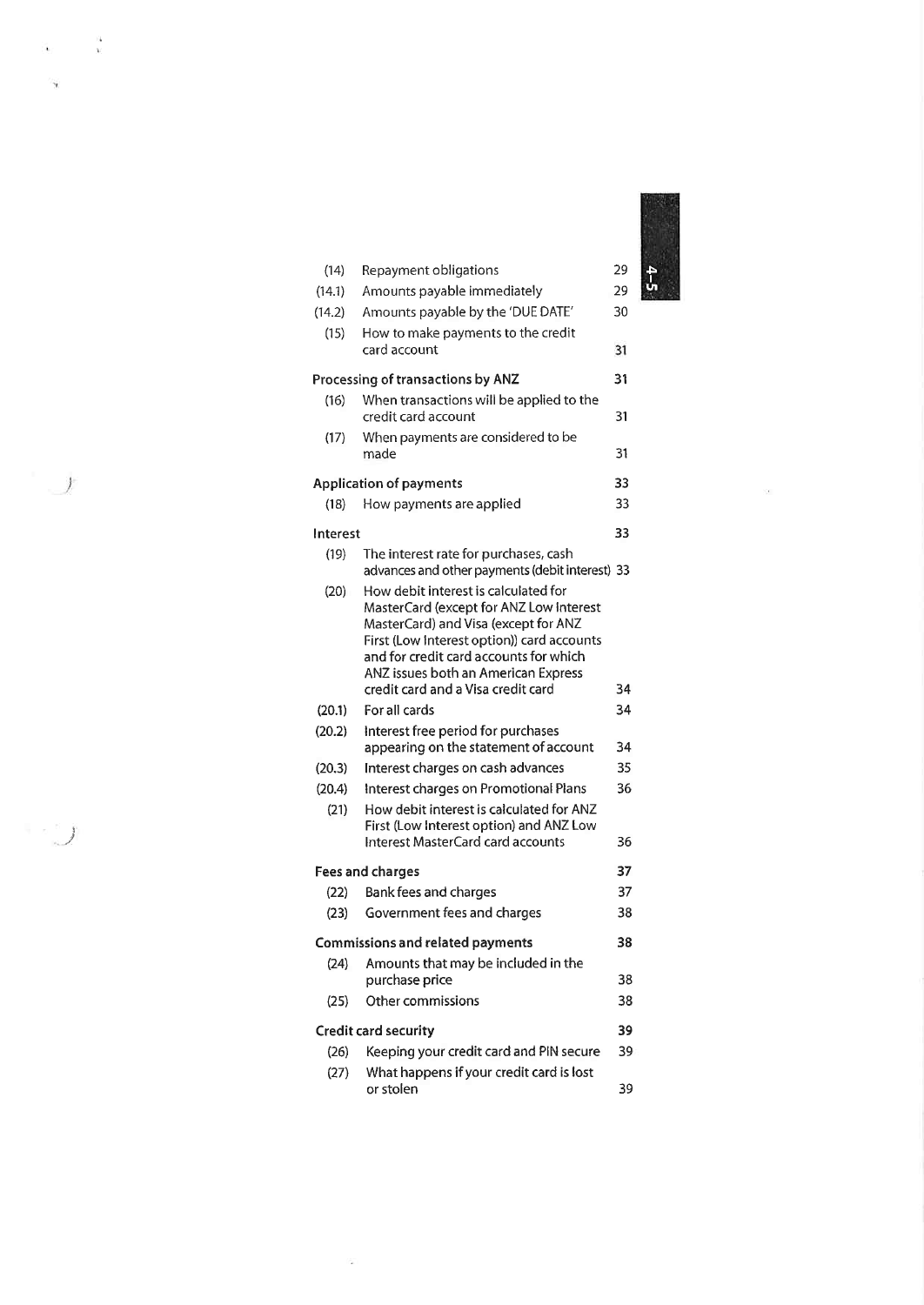| 41<br>Error or dispute resolution     |                                                                                |    |
|---------------------------------------|--------------------------------------------------------------------------------|----|
| (28)                                  | ANZ's dispute resolution procedure                                             | 41 |
| Default, cancellation and termination |                                                                                |    |
| (29)                                  | Default                                                                        | 42 |
| (30)                                  | Cancellation by ANZ                                                            | 43 |
| (31)                                  | Cancellation by you                                                            | 43 |
| (32)                                  | What happens when a credit card has<br>been cancelled?                         | 44 |
| (32.1)                                | When a credit card has been cancelled                                          | 44 |
| Letter of Offer                       | Changes to these Conditions of Use and the                                     | 45 |
| (33)                                  | Variation of the credit card contract                                          | 45 |
| (33.1)                                | Annual percentage rate changes                                                 | 46 |
| (33.2)                                | Changes to the way in which interest is<br>calculated or applied               | 46 |
| (33.3)                                | Repayment changes                                                              | 46 |
| (33.4)                                | Changes to credit fees and charges                                             | 47 |
| (33.5)                                | Other changes made by ANZ                                                      | 47 |
| (33.6)                                | Other changes made by agreement                                                | 47 |
| (33.7)                                | What happens when ANZ refuses to<br>authorise transactions?                    | 47 |
|                                       | Privacy and confidentiality                                                    | 48 |
| (34)                                  | Privacy                                                                        | 48 |
| (34.1)                                | Collection of your personal information<br>by ANZ                              | 48 |
| (34.2)                                | Absence of relevant personal information                                       | 49 |
| (34.3)                                | Disclosures by ANZ                                                             | 49 |
| (34.4)                                | Accessing your personal information<br>held by ANZ                             | 50 |
| (34.5)                                | Collecting your sensitive information                                          | 50 |
| (34.6)                                | Where you supply an ANZ member with<br>personal information about someone else | 50 |
|                                       | <b>General matters</b>                                                         | 50 |
| (34.7)                                | <b>Code of Banking Practice</b>                                                | 50 |
| (34.8)                                | If you are in financial difficulty                                             | 50 |
| (35)                                  | Credit card reissue and replacement                                            | 50 |
| (36)                                  | Inactive accounts                                                              | 51 |
| (37)                                  | Certificate of balance                                                         | 51 |
| (38)                                  | Change of name or address                                                      | 51 |

 $\frac{1}{2}$ 

 $\frac{1}{2}$ 

 $C_{\mathcal{L}}$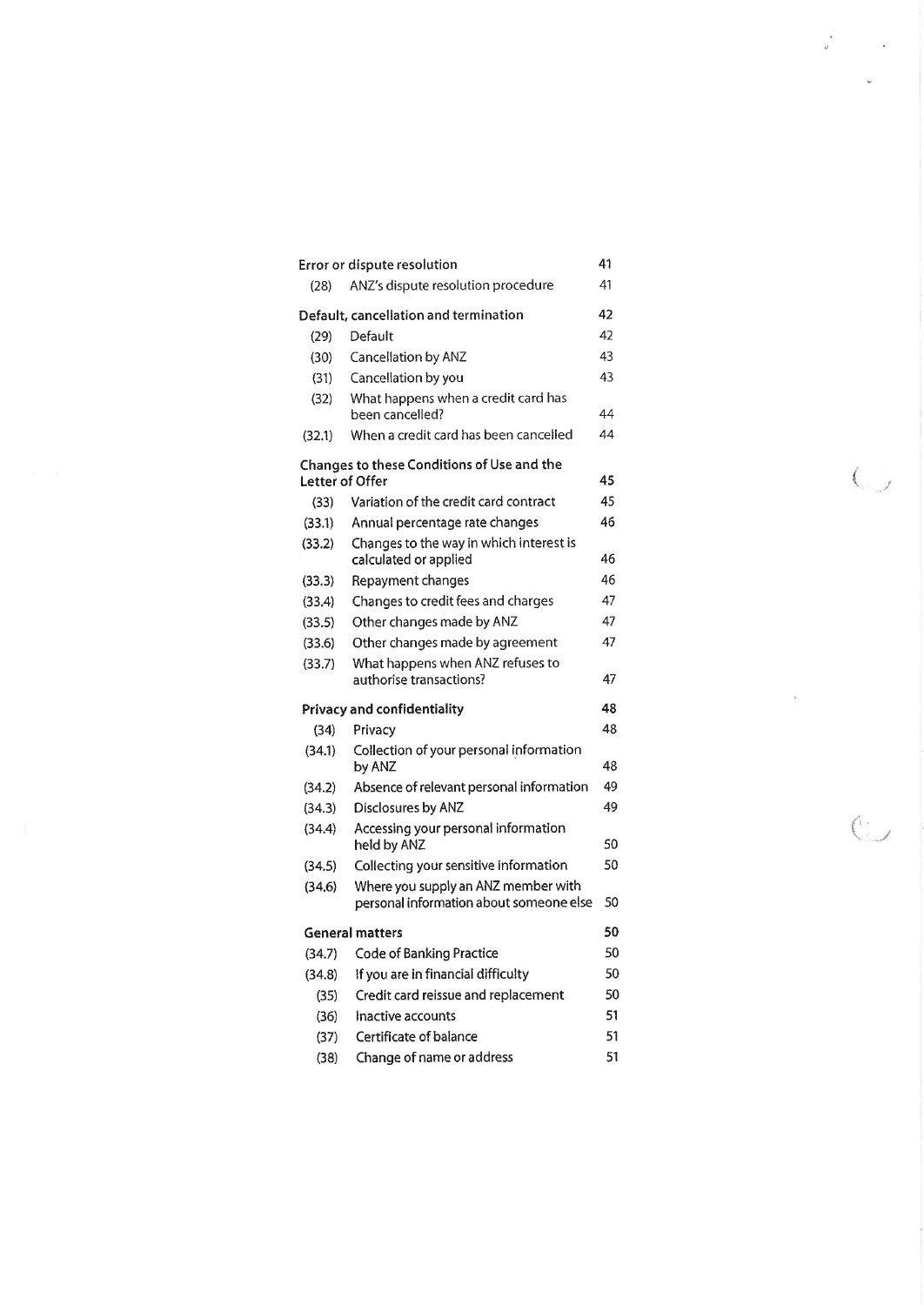| f. |   |
|----|---|
|    |   |
|    |   |
|    |   |
|    |   |
|    |   |
|    |   |
|    |   |
|    |   |
|    |   |
|    |   |
|    |   |
|    |   |
|    |   |
|    |   |
|    |   |
|    |   |
|    |   |
|    |   |
|    |   |
|    | ō |
|    |   |
|    |   |
|    |   |
|    |   |
|    |   |
|    |   |
|    |   |
|    |   |

| (39)                       | <b>ANZ Employees</b>                                                                        | 51 |
|----------------------------|---------------------------------------------------------------------------------------------|----|
| (40)                       | ANZ's right to combine accounts                                                             | 52 |
| (41)                       | Force majeure                                                                               | 52 |
| (42)                       | Notice                                                                                      | 52 |
| (43)                       | Waiver                                                                                      | 53 |
| (44)                       | Reward program terms and conditions                                                         | 53 |
| (45)                       | Chip                                                                                        | 53 |
| (46)                       | Promotional Plans terms and conditions                                                      | 53 |
| (47)                       | Transfer of ANZ's rights                                                                    | 53 |
|                            | <b>Electronic Banking Conditions of Use</b>                                                 | 54 |
| Definitions                |                                                                                             | 54 |
|                            | <b>Transaction limits</b>                                                                   | 54 |
|                            | How you can use ANZ Internet Banking                                                        | 55 |
|                            | Fees and Charges for ANZ Mobile Banking                                                     | 55 |
|                            | Access to and use of Pay Anyone and                                                         |    |
|                            | <b>International Services</b>                                                               | 55 |
|                            | Access levels for ANZ Phone Banking, ANZ<br>Internet Banking and ANZ Mobile Banking         | 56 |
|                            | Processing instructions - general                                                           | 57 |
|                            | Processing instructions - ANZ Phone Banking,<br>ANZ Internet Banking and ANZ Mobile Banking | 58 |
|                            | Processing instructions - Pay Anyone and                                                    |    |
|                            | International Services                                                                      | 59 |
|                            | Processing instructions - BPAY®                                                             | 60 |
|                            | Short Message Service (SMS)                                                                 | 62 |
| Card Validity              |                                                                                             | 62 |
|                            | Lost or stolen cards, Password, PIN or Telecode                                             | 62 |
|                            | <b>Cancellation of Cards or Electronic Access</b>                                           | 63 |
|                            | <b>Withdrawal of Electronic Access</b>                                                      | 63 |
|                            | Password, PIN and Telecode Security                                                         | 64 |
|                            | <b>Unauthorised transactions</b>                                                            | 64 |
|                            | When ANZ is liable                                                                          | 64 |
|                            | When the account holder is liable                                                           | 65 |
|                            | <b>Additional protection</b>                                                                | 67 |
|                            | <b>Equipment Malfunction</b>                                                                | 67 |
|                            | Liability Under the BPAY® Scheme                                                            | 68 |
| General                    |                                                                                             | 68 |
| ANZ's liability            |                                                                                             | 68 |
| BPAY <sup>®</sup> Payments |                                                                                             | 68 |

$$
550\%
$$

 $\tilde{\mathbf{x}}$ 

 $\overline{\phantom{a}}$ 

 $\mathbb{E}_{\mathbb{Q} \times \mathbb{Z}}$ 

 $\ddot{\cdot}$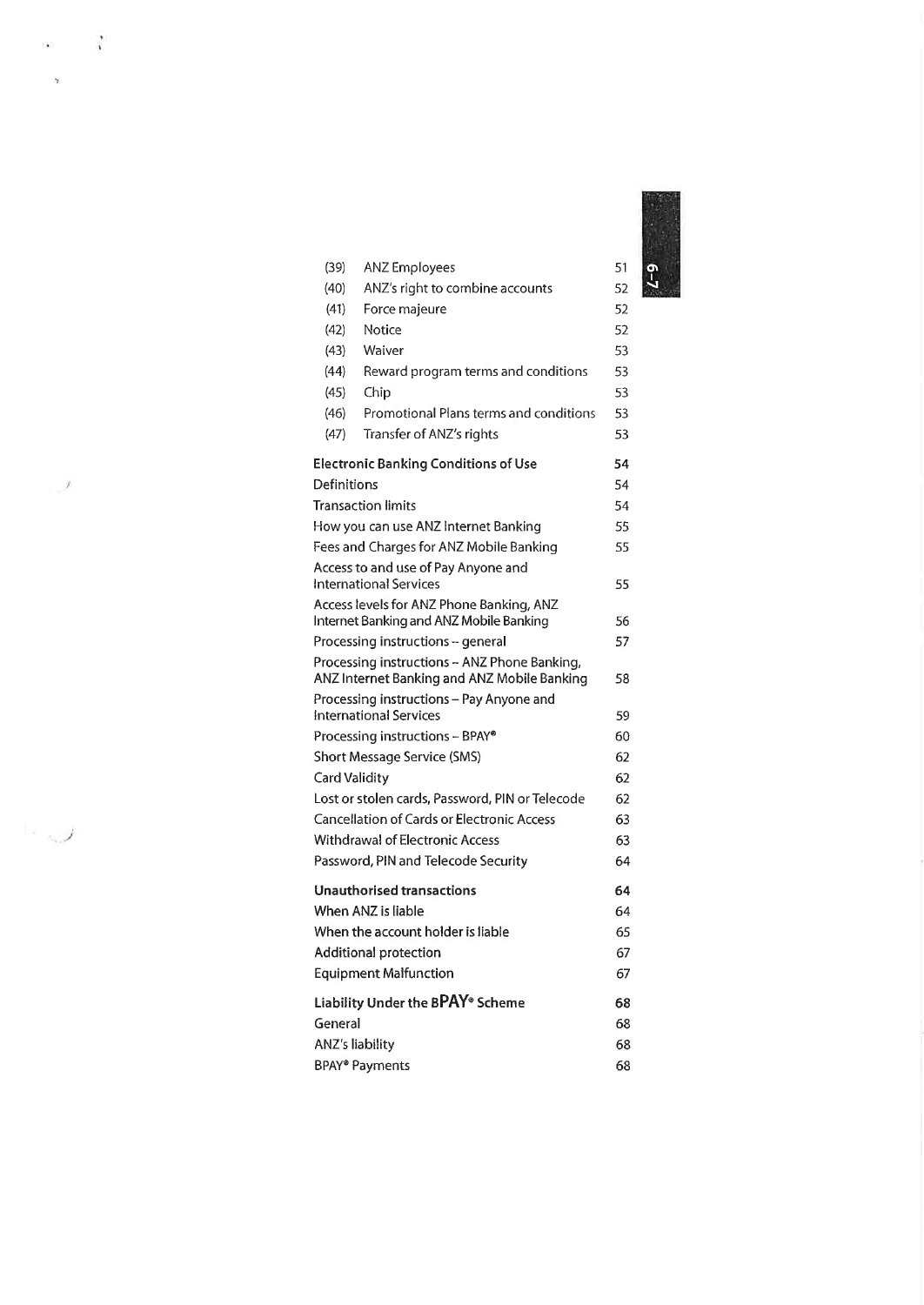| Unauthorised Payments                                                                 | 69 |
|---------------------------------------------------------------------------------------|----|
| <b>Fraudulent Payments</b>                                                            | 69 |
| Mistaken Payments                                                                     | 69 |
| Consequential loss                                                                    | 69 |
| Indemnity                                                                             | 67 |
| Changes to the Electronic Banking Conditions of Use                                   | 70 |
| Information statement                                                                 | 70 |
| Things you should know about your proposed<br>credit contract                         | 70 |
| The contract                                                                          | 70 |
| (1)<br>How can I get details of my proposed<br>credit contract?                       | 70 |
| How can I get a copy of the final<br>(2)<br>contract?                                 | 71 |
| (3)<br>Can I terminate the contract?                                                  | 71 |
| (4)<br>Can I pay my credit contract out early?                                        | 71 |
| (5)<br>How can I find out the payout figure?                                          | 71 |
| (6)<br>Will I pay less interest if I pay out my<br>contract early?                    | 72 |
| (7)<br>Can my contract be changed by ANZ?                                             | 72 |
| (8)<br>Will I be told in advance if ANZ is going<br>to make a change in the contract? | 72 |
| (9)<br>Is there anything I can do if I think my<br>contract is unjust?                | 72 |
| Insurance                                                                             | 73 |
| Do I have to take out insurance?<br>(10)                                              | 73 |
| Will I get details of my insurance cover?<br>(11)                                     | 73 |
| (12)<br>If the insurer does not accept my<br>proposal, will I be told?                | 73 |
| In that case, what happens to the<br>(13)<br>premiums?                                | 73 |
| General                                                                               | 74 |
| What do I do if I cannot make a<br>(14)<br>repayment?                                 | 74 |
| What if ANZ and I cannot agree on a<br>(15)<br>suitable arrangement?                  | 74 |
| Can ANZ take action against me?<br>(16)                                               | 74 |
| (17)<br>Do I have any other rights and                                                |    |
| obligations?                                                                          | 74 |

 $\pm$  3  $\pm$  0.000  $\pm$ 

 $\label{eq:2.1} \mathcal{A} = \mathcal{A} \otimes \mathcal{A}$ 

 $\left(\begin{array}{c} 1 \end{array}\right)$ 

 $\frac{1}{2}$  ,  $\frac{1}{2}$ 

 $\epsilon$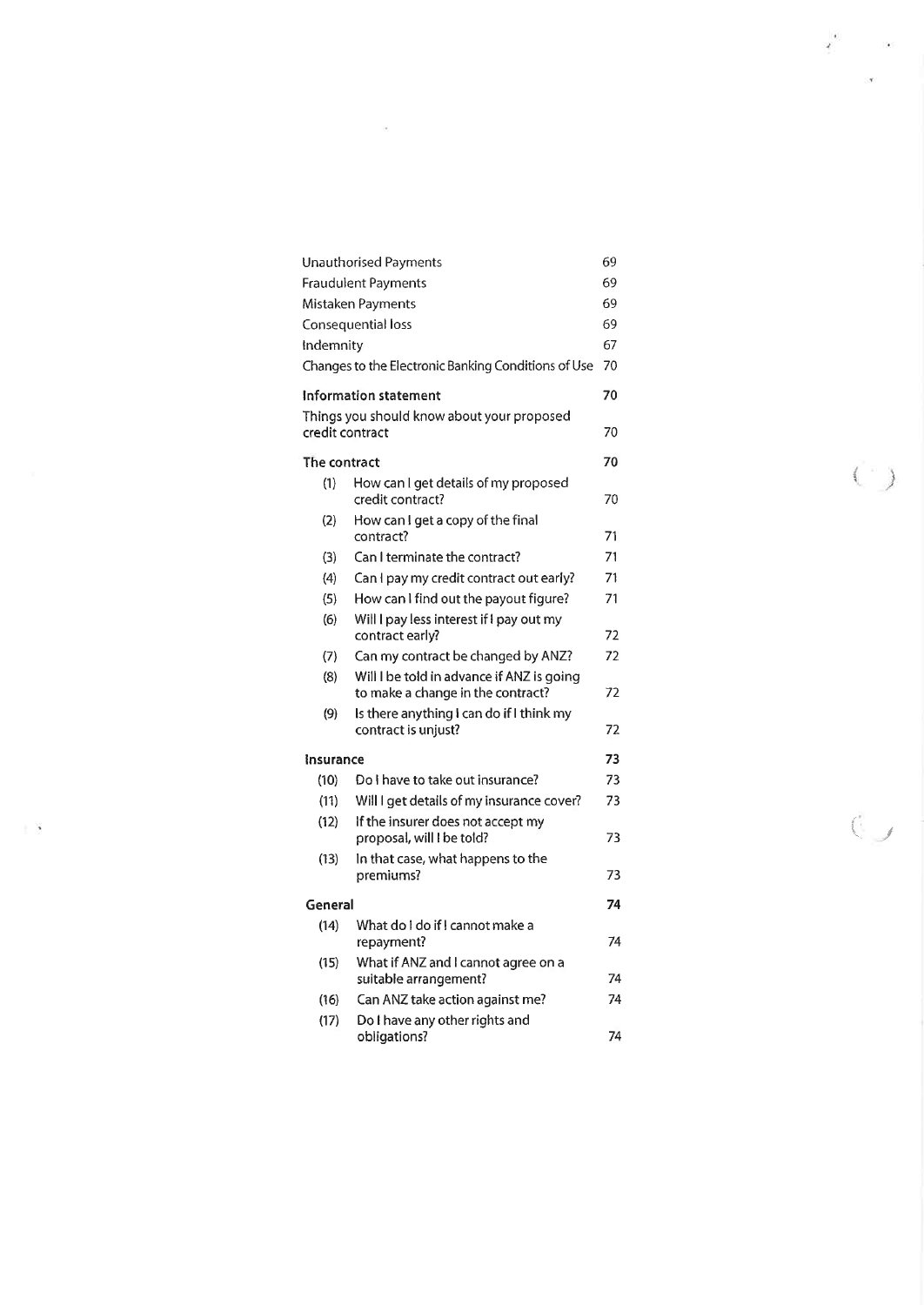N Þ I  $\overline{\phantom{a}}$ u

correctly represents the purchase price of the goods or services obtained, or the amount of the cash advance;

- (ii) the account holder is agreeing to pay (in Australian dollars) the amount of that transactíon; and
- (iii) you agree that ANZ provides you with credit equal to the amount of the transaction on the date on which you make the transaction.
- (d) A PIN is not allocated for, or able to be used with, ANZ Frequent Flyer American Express, ANZ Frequent Flyer Gold American Express, ANZ Frequent Flyer Platinum American Express, ANZ Rewards American Express or ANZ Rewards Platinum American Express credit cards.

Ĵ

#### (8.1) Anti-Money Laundering and Sanctions

- (a) You agree that ANZ may delay, block or refuse to process any transaction without incurring any liability if ANZ suspect that the transaction:
	- (i) may breach any laws or regulations in Australia or any other country;
	- (ii) involves any person (natural, corporate or governmental) that is itself sanctioned or is connected, directly or indirectly, to any person that is sanctioned under economic and trade sanctions imposed by the United States, the European Union or any country; or
	- (iii) may directly or indirectly involve the proceeds of, or be applied for the purposes of, unlawful conduct.
- (b) You must provide all information to ANZ which ANZ reasonably requires in order to manage anti-money laundering or counter-terrorism financing and economic and trade sanctions risk or to comply with any laws in Australia or any other country.
- (c) You agree that ANZ may disclose any information concerning yourself to:
	- (i) any law enforcement, regulatory agency or court where required by any such law or regulation in Australia or elsewhere; and
	- (ii) any Correspondent ANZ use to make the payment for the purpose of compliance with any such law or regulation.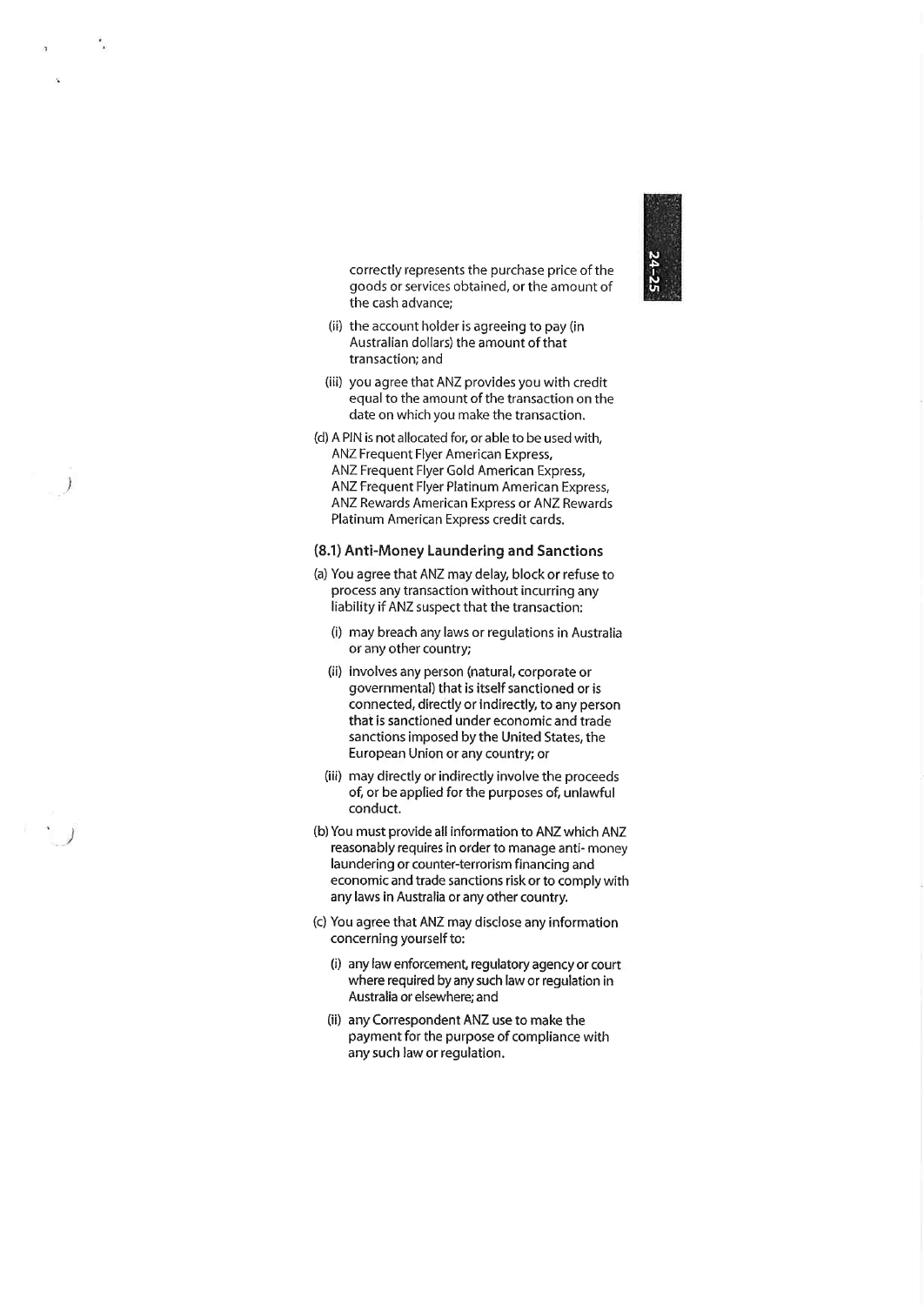- (d) Unless you have disclosed that you are acting in <sup>a</sup> trustee capacity or on behalf of another party, you warrant that you are acting on your own behalf in entering into this agreement,
- (e) You declare and undertake to ANZ that the processing of any transaction by ANZ in accordance with your instructions will not breach any laws or regulations in Australia or any other country.

#### (9) Cash advances

- (a) Subject to Clause 9(d), you can obtain cash advances using your credit card. For ANZ issued credit cards, the minimum cash advance available at ANZ ATMs is \$20, The amounts may vary for cash advances obtained overseas. The minimum amount ofany cash advance may also vary between financial institutions,
- (b) ANZ may impose llmits on the amount you can withdraw by way of a cash advance. Any limit on the amount of a cash advance will be advised as soon as reasonably practicable after the limlt is put in place.
- (c) You may be required to produce suitable identification when requesting a cash advance.
- (d) You cannot obtain a cash advance at an ATM or branch using your ANZ Frequent Flyer American Express, ANZ Frequent Flyer Gold American Express, ANZ Frequent Flyer Platinum American Express, ANZ Rewards American Express or ANZ Rewards Platinum American Express cards and Clauses 9(a) to (c) do not apply to those credit cards.

 $\zeta_{\omega}$ 

#### (10) Authorisations

- (a) Before any transaction is made, the merchant or other person involved in the transaction may obtain an authorisation for the transaction. This authorisation is for the purpose of establishing that there are sufficient funds available in the credit card account for the transaction. This authorisation may be completed for a transaction that occurs at a later time such as car hire, accommodation and transactions at unmanned terminals (for example unmanned petrol stations).
- (b) Once the authorisation is obtained, it will reduce the amount of available funds in the credit card account. If the purchase or other transaction is not completed, the amount of available funds in the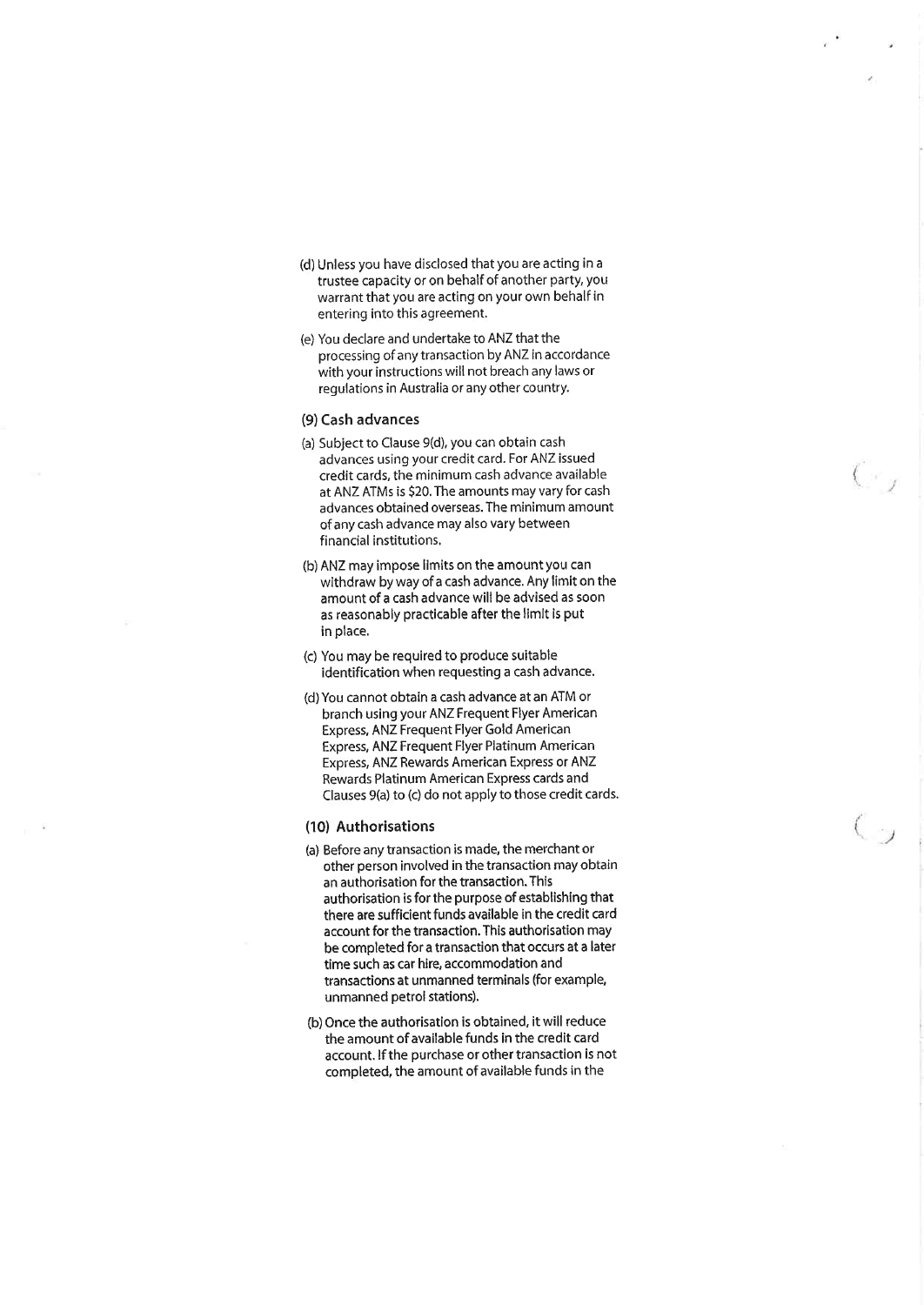

how you can make a report if ANZ's telephone reporting service is unavailable or you are overseas.

#### Cancellation of Cards or Electronic Access

ANZ may cancel any card, CRN or electronic access at any time without prior notice as set out in Clause 30(b).

ANZ may also at any time suspend your right to participate in the ANZ BPAY® Scheme.

The account holder may cancel a card at any time by sending ANZ a written request or by calling ANZ on the relevant number listed at the front of this booklet. ANZ may require written confirmation. The card must be cut diagonally in half (including an embedded microchip, where applicable, on the card) and returned to ANZ.

You can request ANZ to de-register you from ANZ Internet Banking at any time by Securemail or by calling the relevant number listed at the front of this booklet.

### Withdrawal of Electronic Access

ANZ may withdraw your electronic access to accounts (including by BPAY@) without prior notice if:

- . electronic equipment malfunctions or is otherwise unavailable for use;
- . a merchant refuses to accept your card;
- . any one of the accounts is overdrawn or will become overdrawn, or is otherwise considered out of order by ANZ;
- . ANZ believes your access to accounts through electronic equipment may cause loss to the account holder or to ANZ;
- . ANZ believes that the quality or securíty of your electronic access process or ANZ's systems may have been compromised;
- . all the accounts which you may access using ANZ Phone Banking or ANZ Internet Banking have been closed or are inactive or the account you have nominated for ANZ Mobile Banking fees and charges to be charged to is closed;
- . ANZ suspects you of being fraudulent or engaging in inappropriate behaviour unless this is prohibited by law.

ANZ may at any time change the types of accounts that may be operated, or the types of electronic